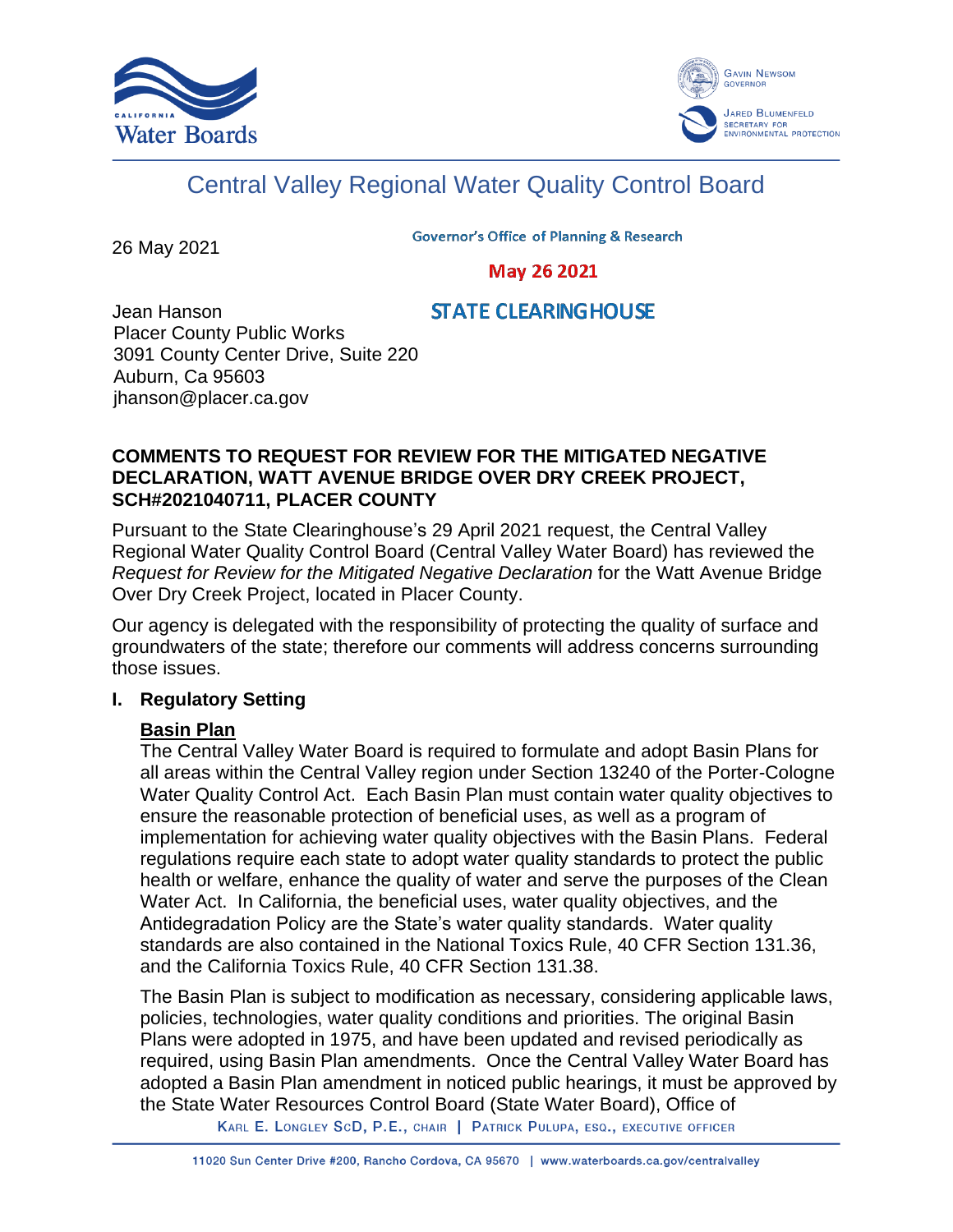Administrative Law (OAL) and in some cases, the United States Environmental Protection Agency (USEPA). Basin Plan amendments only become effective after they have been approved by the OAL and in some cases, the USEPA. Every three (3) years, a review of the Basin Plan is completed that assesses the appropriateness of existing standards and evaluates and prioritizes Basin Planning issues. For more information on the *Water Quality Control Plan for the Sacramento and San Joaquin* 

*River Basins*, please visit our website:

[http://www.waterboards.ca.gov/centralvalley/water\\_issues/basin\\_plans/](http://www.waterboards.ca.gov/centralvalley/water_issues/basin_plans/)

#### **Antidegradation Considerations**

All wastewater discharges must comply with the Antidegradation Policy (State Water Board Resolution 68-16) and the Antidegradation Implementation Policy contained in the Basin Plan. The Antidegradation Implementation Policy is available on page 74 at:

https://www.waterboards.ca.gov/centralvalley/water\_issues/basin\_plans/sacsjr\_2018 05.pdf

In part it states:

*Any discharge of waste to high quality waters must apply best practicable treatment or control not only to prevent a condition of pollution or nuisance from occurring, but also to maintain the highest water quality possible consistent with the maximum benefit to the people of the State.*

*This information must be presented as an analysis of the impacts and potential impacts of the discharge on water quality, as measured by background concentrations and applicable water quality objectives.*

The antidegradation analysis is a mandatory element in the National Pollutant Discharge Elimination System and land discharge Waste Discharge Requirements (WDRs) permitting processes. The environmental review document should evaluate potential impacts to both surface and groundwater quality.

#### **II. Permitting Requirements**

#### **Construction Storm Water General Permit**

Dischargers whose project disturb one or more acres of soil or where projects disturb less than one acre but are part of a larger common plan of development that in total disturbs one or more acres, are required to obtain coverage under the General Permit for Storm Water Discharges Associated with Construction and Land Disturbance Activities (Construction General Permit), Construction General Permit Order No. 2009-0009-DWQ. Construction activity subject to this permit includes clearing, grading, grubbing, disturbances to the ground, such as stockpiling, or excavation, but does not include regular maintenance activities performed to restore the original line, grade, or capacity of the facility. The Construction General Permit requires the development and implementation of a Storm Water Pollution Prevention Plan (SWPPP). For more information on the Construction General Permit, visit the State Water Resources Control Board website at: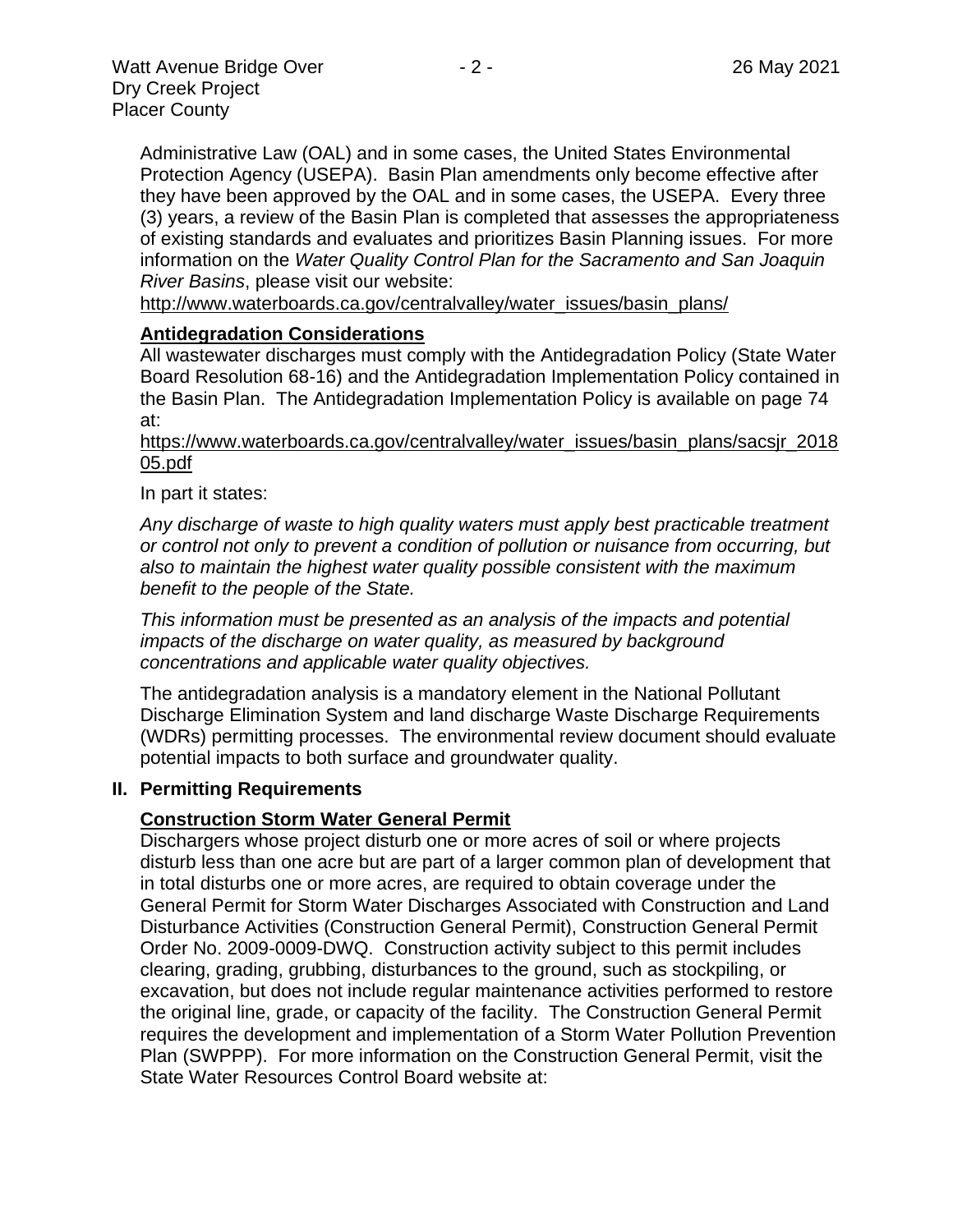[http://www.waterboards.ca.gov/water\\_issues/programs/stormwater/constpermits.sht](http://www.waterboards.ca.gov/water_issues/programs/stormwater/constpermits.shtml) [ml](http://www.waterboards.ca.gov/water_issues/programs/stormwater/constpermits.shtml)

#### **Phase I and II Municipal Separate Storm Sewer System (MS4) Permits<sup>1</sup>**

The Phase I and II MS4 permits require the Permittees reduce pollutants and runoff flows from new development and redevelopment using Best Management Practices (BMPs) to the maximum extent practicable (MEP). MS4 Permittees have their own development standards, also known as Low Impact Development (LID)/postconstruction standards that include a hydromodification component. The MS4 permits also require specific design concepts for LID/post-construction BMPs in the early stages of a project during the entitlement and CEQA process and the development plan review process.

For more information on which Phase I MS4 Permit this project applies to, visit the Central Valley Water Board website at:

http://www.waterboards.ca.gov/centralvalley/water\_issues/storm\_water/municipal\_p ermits/

For more information on the Phase II MS4 permit and who it applies to, visit the State Water Resources Control Board at:

http://www.waterboards.ca.gov/water\_issues/programs/stormwater/phase\_ii\_munici pal.shtml

#### **Industrial Storm Water General Permit**

Storm water discharges associated with industrial sites must comply with the regulations contained in the Industrial Storm Water General Permit Order No. 2014- 0057-DWQ. For more information on the Industrial Storm Water General Permit, visit the Central Valley Water Board website at:

http://www.waterboards.ca.gov/centralvalley/water\_issues/storm\_water/industrial\_ge neral\_permits/index.shtml

#### **Clean Water Act Section 404 Permit**

If the project will involve the discharge of dredged or fill material in navigable waters or wetlands, a permit pursuant to Section 404 of the Clean Water Act may be needed from the United States Army Corps of Engineers (USACE). If a Section 404 permit is required by the USACE, the Central Valley Water Board will review the permit application to ensure that discharge will not violate water quality standards. If the project requires surface water drainage realignment, the applicant is advised to contact the Department of Fish and Game for information on Streambed Alteration Permit requirements. If you have any questions regarding the Clean Water Act

<sup>&</sup>lt;sup>1</sup> Municipal Permits = The Phase I Municipal Separate Storm Water System (MS4) Permit covers medium sized Municipalities (serving between 100,000 and 250,000 people) and large sized municipalities (serving over 250,000 people). The Phase II MS4 provides coverage for small municipalities, including non-traditional Small MS4s, which include military bases, public campuses, prisons and hospitals.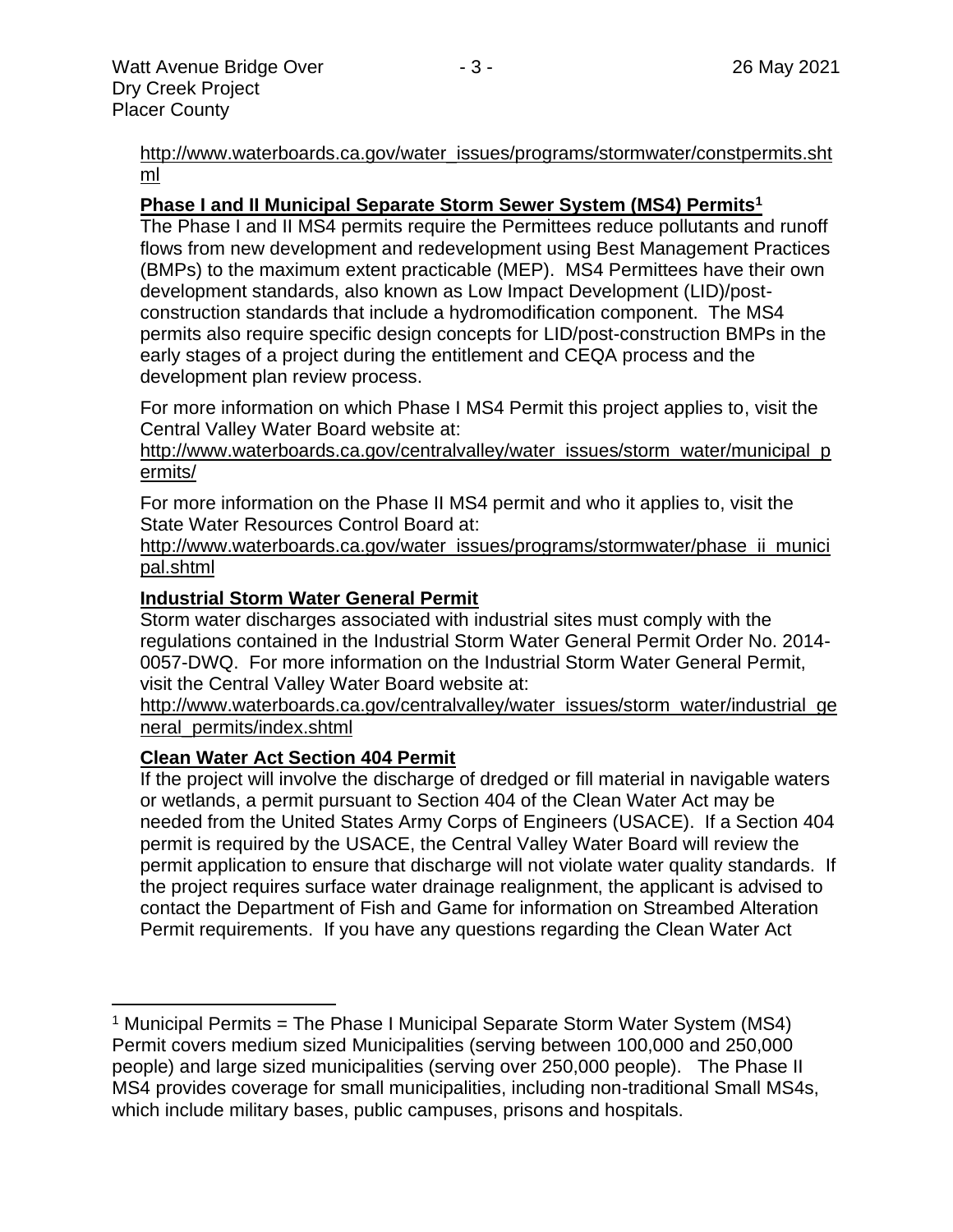## **Clean Water Act Section 401 Permit – Water Quality Certification**

If an USACE permit (e.g., Non-Reporting Nationwide Permit, Nationwide Permit, Letter of Permission, Individual Permit, Regional General Permit, Programmatic General Permit), or any other federal permit (e.g., Section 10 of the Rivers and Harbors Act or Section 9 from the United States Coast Guard), is required for this project due to the disturbance of waters of the United States (such as streams and wetlands), then a Water Quality Certification must be obtained from the Central Valley Water Board prior to initiation of project activities. There are no waivers for 401 Water Quality Certifications. For more information on the Water Quality Certification, visit the Central Valley Water Board website at:

https://www.waterboards.ca.gov/centralvalley/water\_issues/water\_quality\_certificatio n/

#### **Waste Discharge Requirements – Discharges to Waters of the State**

If USACE determines that only non-jurisdictional waters of the State (i.e., "nonfederal" waters of the State) are present in the proposed project area, the proposed project may require a Waste Discharge Requirement (WDR) permit to be issued by Central Valley Water Board. Under the California Porter-Cologne Water Quality Control Act, discharges to all waters of the State, including all wetlands and other waters of the State including, but not limited to, isolated wetlands, are subject to State regulation. For more information on the Waste Discharges to Surface Water NPDES Program and WDR processes, visit the Central Valley Water Board website at:https://www.waterboards.ca.gov/centralvalley/water\_issues/waste\_to\_surface\_wat er/

Projects involving excavation or fill activities impacting less than 0.2 acre or 400 linear feet of non-jurisdictional waters of the state and projects involving dredging activities impacting less than 50 cubic yards of non-jurisdictional waters of the state may be eligible for coverage under the State Water Resources Control Board Water Quality Order No. 2004-0004-DWQ (General Order 2004-0004). For more information on the General Order 2004-0004, visit the State Water Resources Control Board website at:

https://www.waterboards.ca.gov/board\_decisions/adopted\_orders/water\_quality/200 4/wqo/wqo2004-0004.pdf

#### **Dewatering Permit**

If the proposed project includes construction or groundwater dewatering to be discharged to land, the proponent may apply for coverage under State Water Board General Water Quality Order (Low Threat General Order) 2003-0003 or the Central Valley Water Board's Waiver of Report of Waste Discharge and Waste Discharge Requirements (Low Threat Waiver) R5-2018-0085. Small temporary construction dewatering projects are projects that discharge groundwater to land from excavation activities or dewatering of underground utility vaults. Dischargers seeking coverage